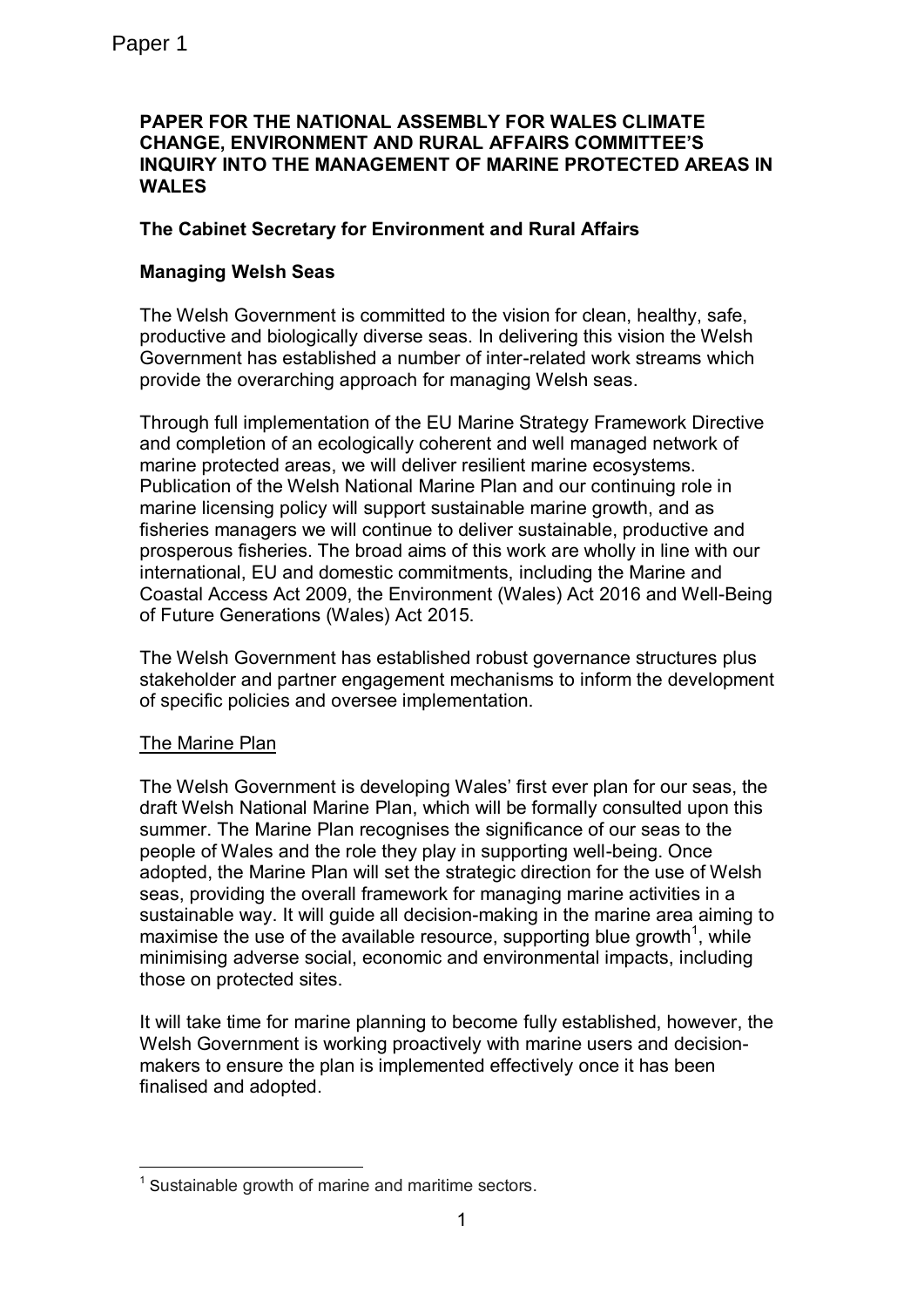## Marine Strategy Framework Directive

The EU Marine Strategy Framework Directive (MSFD) requires Member States to put in place measures to achieve or maintain Good Environmental Status (GES) in their respective seas by 2020. The MSFD provides a framework for the sustainable management of the marine environment and requires an ecosystem-based approach to be applied to the management of human activities.

In practical terms, the achievement of GES means marine waters are in a condition which supports ecologically diverse and dynamic oceans and seas by being clean, healthy and productive within the extent of their intrinsic conditions. A key measure for securing GES is establishing a coherent and well-managed network of marine protected areas. Achievement of GES also means the marine environment is being used and managed sustainably and in a way which safeguards potential uses and activities by current and future generations. The Marine Plan will be a key mechanism for securing GES by providing the overarching framework in Wales for sustainable management of the marine environment, supporting multiple benefits for the economy, environment and our communities now and in the future.

## **MPA Management in Wales**

### The MPA Network

There are currently 132 marine protected areas (MPAs) in Welsh waters which, when taken together, form a network of sites around Wales and contribute to the wider network of sites around the UK and the wider northeast Atlantic. The Welsh Government and other UK administrations are committed by various international agreements and their legal obligations to create an ecologically coherent and well-managed network of MPAs, including the MSFD and Part 5 of the Marine and Coastal Access Act 2009.

The network of MPAs in Wales is made up of different types of sites, including:

- Special Areas of Conservation (SACs)
- Special Protection Areas (SPAs)
- Sites of Special Scientific Interest (SSSIs)
- Ramsar sites (Wetlands of international importance)
- Marine Conservation Zones (MCZs)

Wales' network represents a wide range of habitats, species and birds, including some populations of global importance such as approximately 57% of the world's population of Manx shearwater. Many activities can and do coexist with the conservation of marine features (habitats, species and birds). As opposed to halting or restricting any or all activity within protected areas, the purpose of MPA management is to ensure activities are undertaken in a way that protected areas and their features are able to achieve and/ or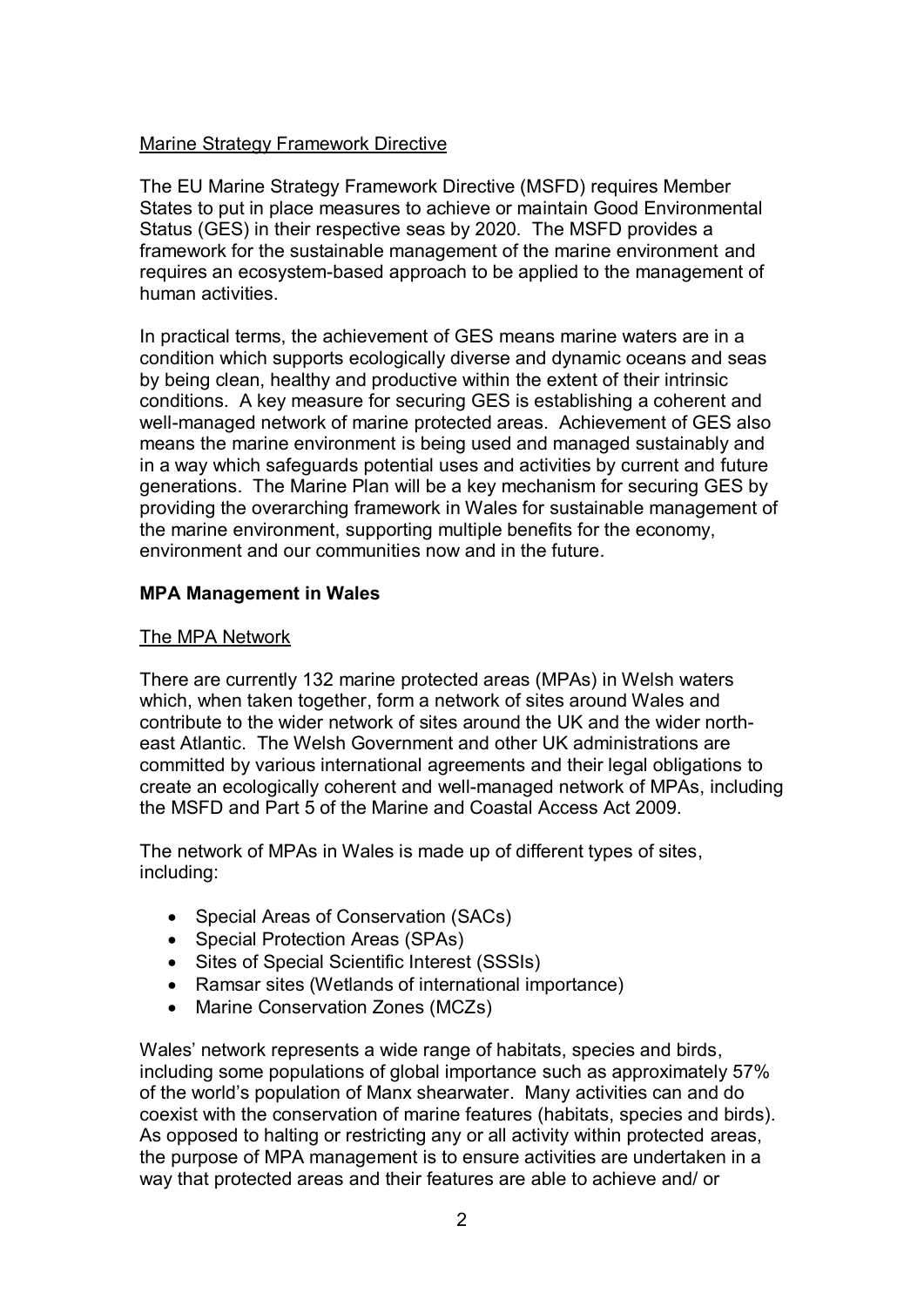maintain a favourable condition.

An effectively-managed network of MPAs which is in or moving towards favourable condition plays an important role in ensuring healthy, connected and resilient marine ecosystems which support our coastal communities, the well-being of the people of Wales and those who visit our shores. The current condition of our MPA network features is variable, however, we do know the suite of sites is able to support significant populations of seabirds and marine mammals. Natural Resources Wales is preparing indicative site condition reports for all our SACs and SPAs which will be available in the summer.

Welsh Ministers have overall responsibility for securing effective management of our MPAs, however, no one organisation is responsible for managing our MPAs. Management is the responsibility of a number of organisations generally known as management authorities, who have statutory obligations to manage our seas or are significant seabed or coastal land owners.

### MPA Management Steering Group

The Welsh Government established the MPA Management Steering Group in 2014 to bring together the main management authorities in Wales for the purpose of championing and providing strategic oversight for MPA management. The Steering Group includes representatives from local government, national park authorities, water and sewerage bodies and port and harbour authorities. A SAC Officer $^2$  also sits on the group to provide technical advice and support. Steering Group members are encouraged to share and disseminate the key messages arising from meetings and decisions across their networks.

The Steering Group has considered and agreed a number of pieces of work to date. It has agreed a shared vision for its work:

*"To secure effective management of MPAs in Wales that ultimately improves condition of our MPAs by assisting with the delivery of MPA management actions, safeguarding marine biodiversity, the wider ecosystem and the socioeconomic benefits for Wales."*

The Steering Group has developed supporting information to remind management authorities across Wales of their statutory obligations for managing MPAs. The group has undertaken a stakeholder engagement exercise looking at options for an area-based approach to managing our MPAs as a network. The group concluded, in light of current funding pressures, securing the resources needed to introduce and replicate such an approach across Wales would be too challenging for the management authorities concerned.

 $\frac{1}{2}$  $2$  An officer, employed locally by management authorities responsible for a particular site, to co-ordinate the implement site specific local action.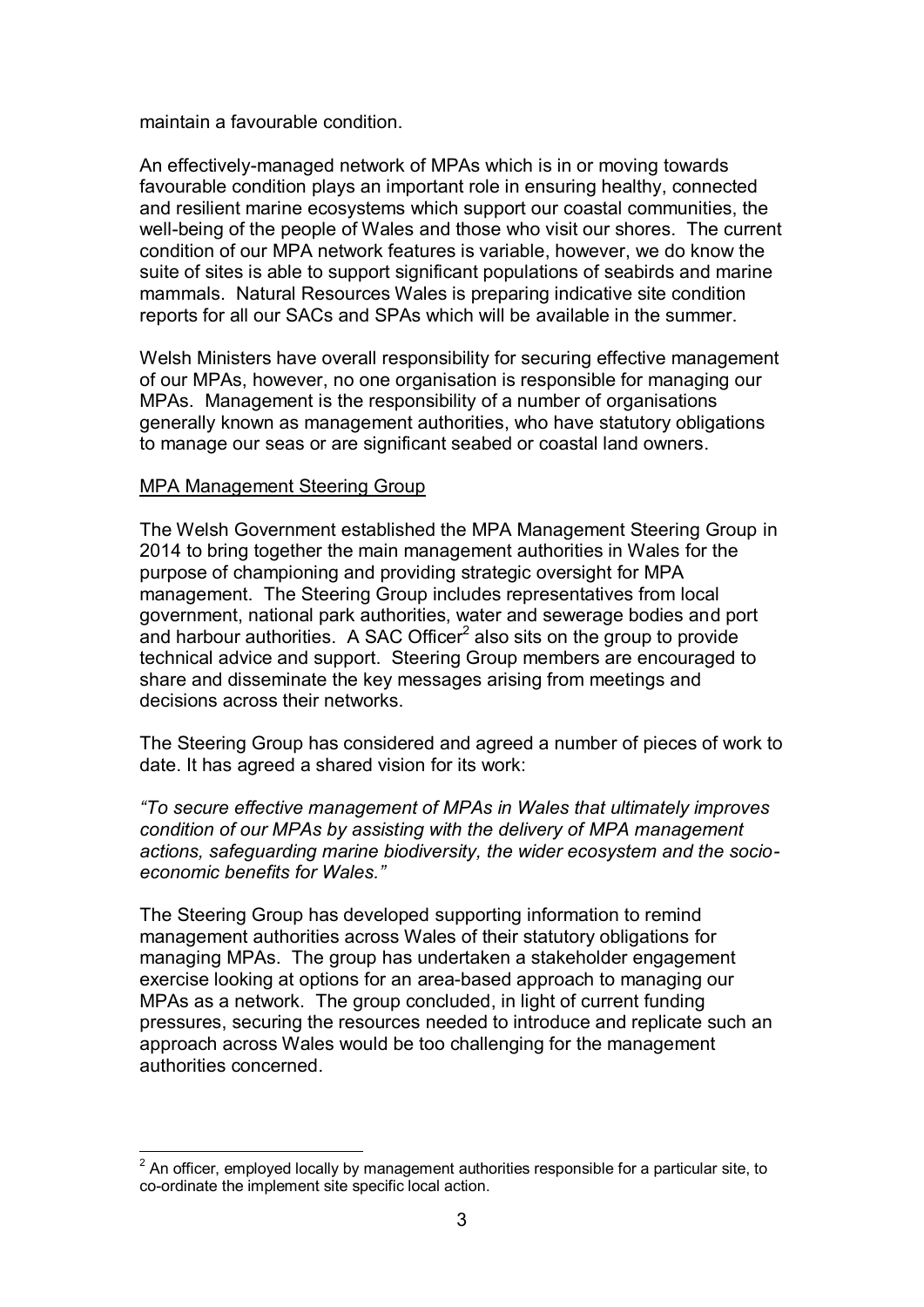The Steering Group has agreed to focus its activities on providing support and guidance to management authorities to facilitate improvements in the condition of species and habitats and the MPA network as a whole. This includes identifying opportunities where management authorities can work together to achieve better outcomes for our MPAs.

## Improving Site Condition

The Life-funded Natura 2000 Programme 2012-2015 identified the key challenges facing the protected sites in Wales and the actions needed to improve feature and site condition. Through its MPA Condition Improvement Project, Natural Resources Wales is working to prioritise these actions to develop a work programme, involving managing authorities and others, which focuses efforts on actions expected to have greatest impact on improving condition.

The Project has identified five key work areas:

- Access and Recreation;
- Invasive species;
- Marine fisheries:
- Pollution and waste; and
- Water management issues.

The MPA Management Steering Group will have a role in identifying which prioritised management actions at the national, multi-site and individual site level can be successfully delivered by management authorities with the resources available to them. Discussions may identify further opportunities to work collaboratively on multi-site and national level prioritised management actions for improving feature condition.

# The Regulatory Process

Management authorities principally manage sites through the regulatory consenting process. Plans are assessed, together with any mitigating measures, through a Habitats Regulations Assessment (HRA). The purpose of such an assessment is to maintain the integrity of the MPA. The outcome of the assessments may require compensatory measures to be implemented to secure coherence of the MPA network before the project can be approved.

The Welsh Government considers the need to undertake such assessments as part of its role in managing access to and use of certain commercial fisheries (for example before the annual opening of cockle and mussel fisheries across Wales). In 2016-17, the Welsh Government undertook a total of 30 such assessments on fisheries-related projects.

The marine licensing regime, delivered by Natural Resources Wales on behalf of the Welsh Ministers, also considers the impact upon the marine environment and MPAs. Projects requiring a marine licence are, where necessary, assessed in line with EU Directives including the Environmental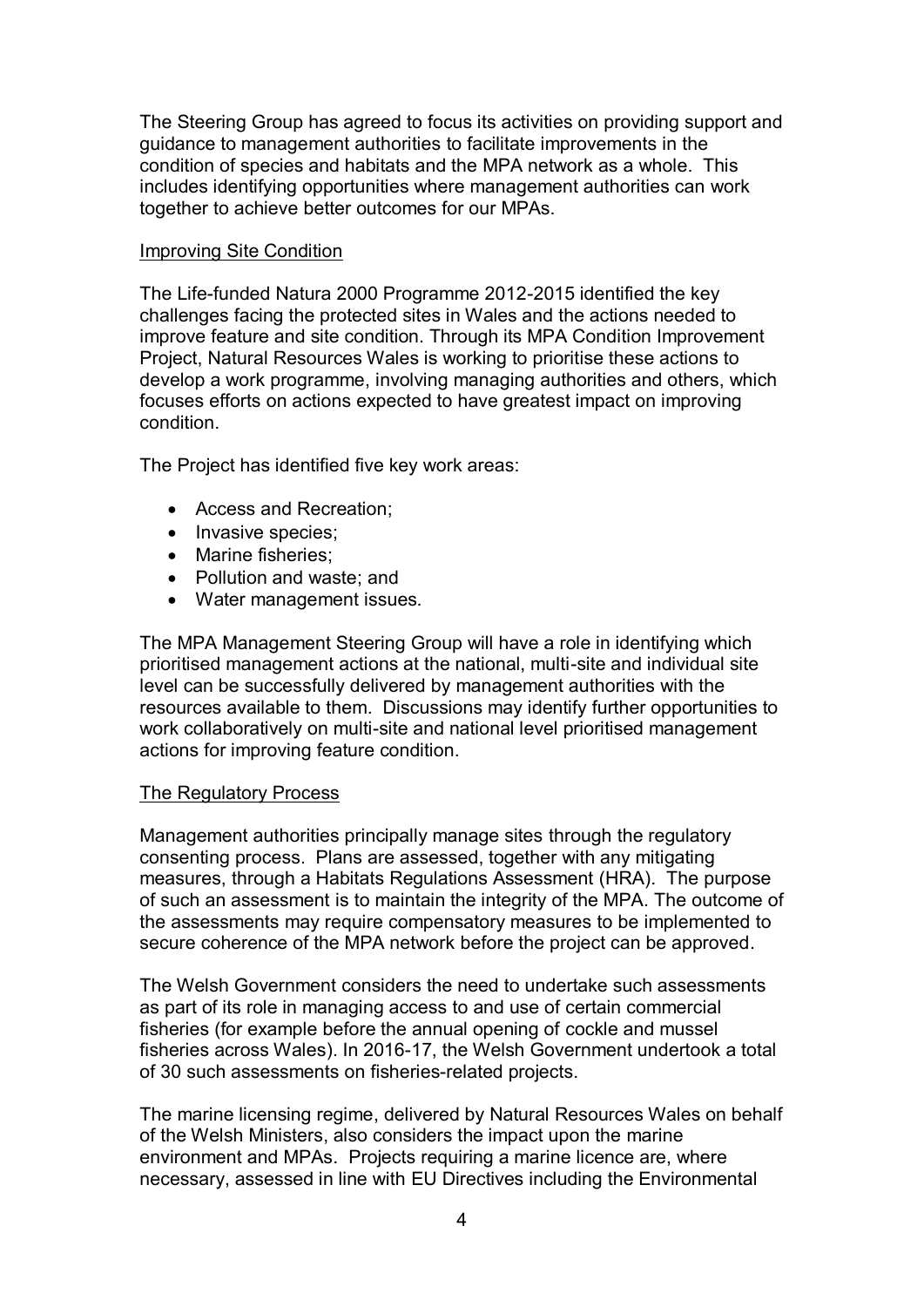Impact Assessment Directive, the Habitats and Birds Directives and the Water Framework Directive.

The marine licensing system in Wales, under Part 4 of the Marine and Coastal Access Act 2009, applies to a wide range of activities in Welsh waters. These include:

- the deposit of substances or objects in the sea, or on or under the sea bed;
- removal of substances or objects from the sea bed;
- construction projects in or over the sea, or on or under the seabed; and
- all forms of dredging.

The scale of marine works can vary greatly from the removal of sediment for sampling purposes to larger scale developments including the installation of tidal or wind turbines, coastal defences, cable laying and aggregate extraction. A marine licence must be obtained before works commence.

### **Work of the Welsh Government as a Management Authority**

In addition to working with the MPA Management Steering Group the Welsh Government has a role as a management authority in its own right. Some examples of our work are set out below.

#### Scallop dredging in Cardigan Bay

In October 2016 the Welsh Government announced its decision to introduce new management measures for scallop fishing in Cardigan Bay. This decision followed an extensive consultation process which received over 5,500 responses. The decision, which sets out a clear strategy for sustainable management for the scallop fishery, is based on wide-ranging scientific research. A two year intensity study undertaken by Bangor University was the first of its kind and has been hailed as world-leading science. This research has been peer reviewed by international experts, who have determined the evidence and conclusions drawn by Bangor to be scientifically robust and of high quality. We understand this research is soon to be published in renowned scientific journals.

The Welsh Government is proposing to introduce a flexible permit scheme for scallop dredging within the Cardigan Bay Special Area of Conservation (SAC), which involves opening a small area of the SAC each year on a rotational basis. The Welsh Government has established a Scallop Task & Finish Group comprising scientific, industry and environmental groups to establish the necessary management measures. In due course the measures will be subject to a Habitats Regulation Assessment (HRA) before being introduced and before the opening of the fishery. Conditions will be applied to the permit to ensure a carefully and proactively managed fishery where restrictions are amended according to robust evidence collected on the fishery.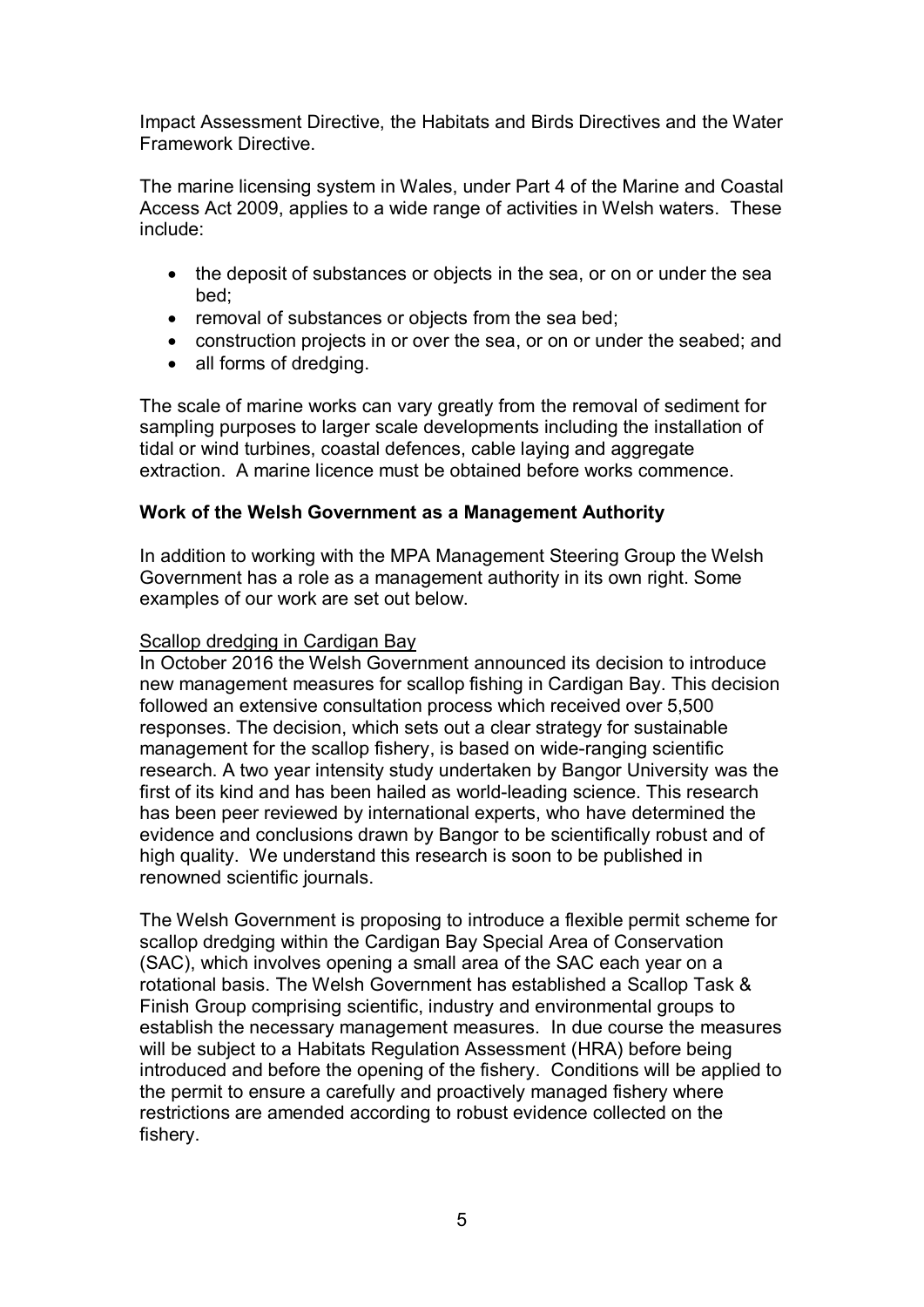Once the new legislation is in place, a Management Advisory Board, again including scientific, industry and environmental groups, will be established to provide advice to the Welsh Government on permit conditions which need to be applied each year. This will ensure partners are involved in future management of the scallop fishery.

The Welsh Government is committed to protecting the designated features and species within the SAC, indeed the Habitats Directive and our groundbreaking Wellbeing of Future Generations and Environment Acts commit us to do so. With the effective sustainable management controls we are putting in place, the Cardigan Bay scallop fishery will continue to benefit coastal communities whilst respecting our environment now and in the future. Our intention is to have new legislation in place in time for the opening of the fishery in November 2017.

### Assessing Welsh Fishing Activities Project

The Welsh Government is working in partnership with Natural Resources Wales to undertake a structured evaluation of fishing activities and their interaction with MPA features. The purpose of this work is to ensure we safeguard our network of MPAs, contribute to the sustainable exploitation of marine fish and strengthen the resilience of the marine environment by providing employment, food and tourism. This project supports the aims of the EU Habitats and Birds Directives and is referred to as the Assessing Welsh Fishing Activities (AWFA) Project.

The scope of the AWFA Project is to consider all existing and potential commercial marine fishing activities in Welsh waters (out to 12 nautical miles) and their interaction with marine features within SACs and SPAs. The project does not include recreational fishing, unregulated activities or activities which are ancillary to commercial fishing activities.

Phase 1 of the AWFA Project which is complete, considered the work carried out by other UK administrations on fishing gear and feature interactions. It tailored the information to the Welsh context and incorporated new evidence sources. The outputs of this work are:

- A generic 'Welsh Matrix' which identifies the risk of each fishing gear/feature interaction, and prioritises the interactions for further assessment, whilst maintaining a clear audit trail;
- An Evidence Database which compiles relevant evidence on the impacts of each gear/feature interaction; and
- A Principles and Priorities document.

The "Welsh Matrix" has been checked against the existing English Matrix (MMO, 2014), which has been reviewed to ensure all relevant Welsh fishing activities and gear types are reflected and included. The Matrix is generic, providing a high-level consideration of the risk of impact from fishing gear types on habitats and species which are protected under the EU Habitats and Birds Directives. It provides us with a series of transparent steps to help